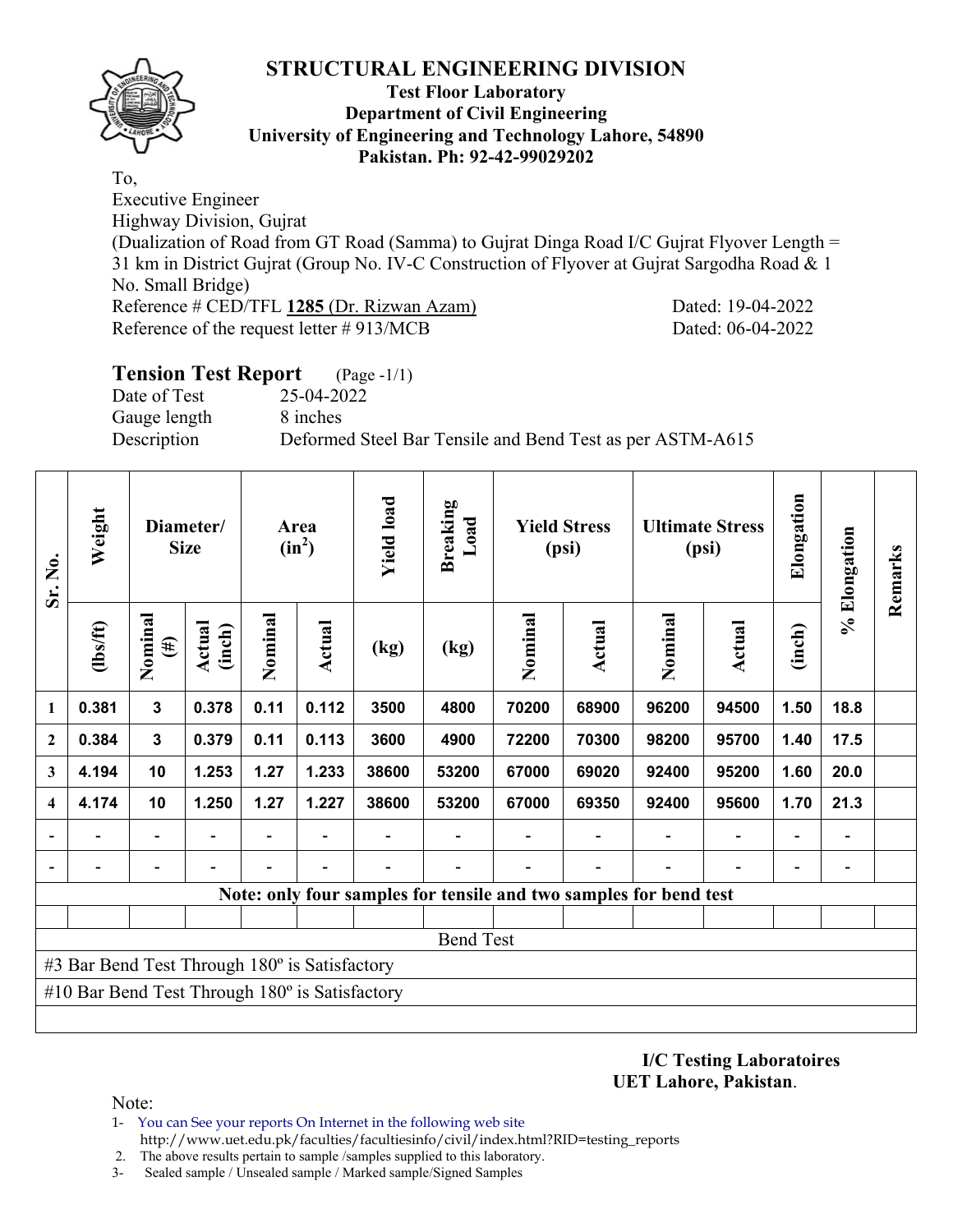**Test Floor Laboratory Department of Civil Engineering University of Engineering and Technology Lahore, 54890 Pakistan. Ph: 92-42-99029202** 

To, Director (Civil) Mineral Development Project Islamabad

Reference # CED/TFL 1290 (Dr. Rizwan Azam) Dated: 19-04-2022 Reference of the request letter # MDP-C&S-Gen(1)/2022 Dated: 18-04-2022

## **Tension Test Report** (Page -1/1)

Date of Test 25-04-2022 Gauge length 8 inches

Description Deformed Steel Bar Tensile and Bend Test as per ASTM-A615

| Sr. No.          | Weight                                                | Diameter/<br><b>Size</b> |                  | Area<br>$(in^2)$ |        | <b>Yield load</b> | <b>Breaking</b><br>Load                                              | <b>Yield Stress</b><br>(psi) |        |         | <b>Ultimate Stress</b><br>(psi) | Elongation | % Elongation | Remarks      |
|------------------|-------------------------------------------------------|--------------------------|------------------|------------------|--------|-------------------|----------------------------------------------------------------------|------------------------------|--------|---------|---------------------------------|------------|--------------|--------------|
|                  | $\frac{2}{10}$                                        | Nominal<br>$(\#)$        | Actual<br>(inch) | Nominal          | Actual | (kg)              | (kg)                                                                 | Nominal                      | Actual | Nominal | Actual                          | (inch)     |              |              |
| $\mathbf{1}$     | 5.233                                                 | 11                       | 1.399            | 1.56             | 1.538  | 33200             | 44000                                                                | 47000                        | 47570  | 62200   | 63100                           | 1.60       | 20.0         |              |
| $\boldsymbol{2}$ | 5.253                                                 | 11                       | 1.402            | 1.56             | 1.544  | 48000             | 64600                                                                | 67900                        | 68520  | 91300   | 92300                           | 1.50       | 18.8         | <b>Steel</b> |
| $\mathbf{3}$     | 5.244                                                 | 11                       | 1.401            | 1.56             | 1.542  | 50000             | 66600                                                                | 70700                        | 71490  | 94100   | 95300                           | 1.50       | 18.8         | E            |
| 4                | 5.259                                                 | 11                       | 1.403            | 1.56             | 1.546  | 50600             | 67200                                                                | 71500                        | 72150  | 95000   | 95900                           | 1.40       | 17.5         |              |
| 5                | 5.262                                                 | 11                       | 1.403            | 1.56             | 1.547  | 49000             | 65600                                                                | 69300                        | 69830  | 92700   | 93500                           | 1.50       | 18.8         |              |
| 6                | 5.252                                                 | 11                       | 1.402            | 1.56             | 1.544  | 48200             | 64600                                                                | 68100                        | 68820  | 91300   | 92300                           | 1.60       | 20.0         |              |
| $\overline{7}$   | 5.270                                                 | 11                       | 1.404            | 1.56             | 1.549  | 47400             | 64000                                                                | 67000                        | 67450  | 90500   | 91100                           | 1.70       | 21.3         |              |
|                  |                                                       |                          |                  |                  |        |                   | Note: only seven samples for tensile and three samples for bend test |                              |        |         |                                 |            |              |              |
|                  |                                                       |                          |                  |                  |        |                   |                                                                      |                              |        |         |                                 |            |              |              |
|                  |                                                       |                          |                  |                  |        |                   | <b>Bend Test</b>                                                     |                              |        |         |                                 |            |              |              |
|                  | #11 Bar Bend Test Through $180^\circ$ is Satisfactory |                          |                  |                  |        |                   |                                                                      |                              |        |         |                                 |            |              |              |
|                  | #11 Bar Bend Test Through $180^\circ$ is Satisfactory |                          |                  |                  |        |                   |                                                                      |                              |        |         |                                 |            |              |              |
|                  | #11 Bar Bend Test Through $180^\circ$ is Satisfactory |                          |                  |                  |        |                   |                                                                      |                              |        |         |                                 |            |              |              |

**I/C Testing Laboratoires UET Lahore, Pakistan**.

Note:

- 1- You can See your reports On Internet in the following web site http://www.uet.edu.pk/faculties/facultiesinfo/civil/index.html?RID=testing\_reports
- 2. The above results pertain to sample /samples supplied to this laboratory.
- 3- Sealed sample / Unsealed sample / Marked sample/Signed Samples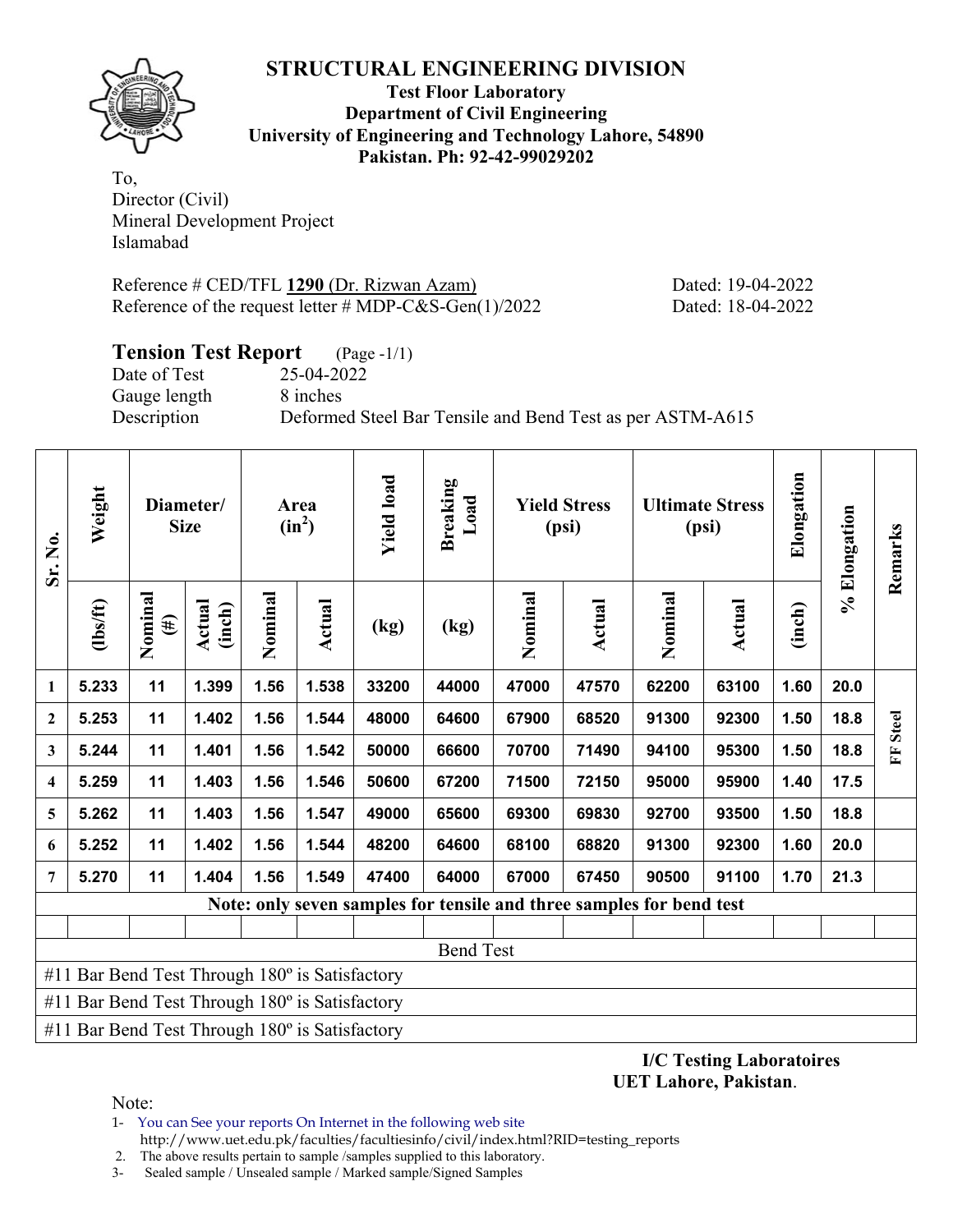

### **Test Floor Laboratory Department of Civil Engineering University of Engineering and Technology Lahore, 54890 Pakistan. Ph: 92-42-99029202**

To, Resident Engineer NESPAK

Dualization of Road from Gujranwala to M-2 Interchangeat Kot Sarwar via Hafizabad km 6.20 to km 80.35 km in District Gujranwala & Hafizabad (Section km 40.20 – 55.40, L=15.20 km)

| Reference # CED/TFL 1292 (Dr. Rizwan Azam)                 | Dated: 19-04-2022 |
|------------------------------------------------------------|-------------------|
| Reference of the request letter # SA-466F/103/GH/ML/Lab/25 | Dated: 12-04-2022 |

## **Tension Test Report** (Page -1/1)

Date of Test 25-04-2022 Gauge length 8 inches

Description Deformed Steel Bar Tensile and Bend Test as per ASTM-A615

| Sr. No.        | Weight                                         | Diameter/<br><b>Size</b> |                         |                          |                          | <b>Yield load</b><br>Area<br>$(in^2)$ |                  | <b>Breaking</b><br>Load | <b>Yield Stress</b><br>(psi)                                   |         | <b>Ultimate Stress</b><br>(psi) |                          | Elongation                   | % Elongation | Remarks |
|----------------|------------------------------------------------|--------------------------|-------------------------|--------------------------|--------------------------|---------------------------------------|------------------|-------------------------|----------------------------------------------------------------|---------|---------------------------------|--------------------------|------------------------------|--------------|---------|
|                | $\frac{2}{10}$                                 | Nominal<br>$(\#)$        | <b>Actual</b><br>(inch) | Nominal                  | Actual                   | (kg)                                  | (kg)             | Nominal                 | <b>Actual</b>                                                  | Nominal | <b>Actual</b>                   | (inch)                   |                              |              |         |
| $\mathbf{1}$   | 4.297                                          | 10                       | 1.268                   | 1.27                     | 1.263                    | 39000                                 | 53800            | 67700                   | 68060                                                          | 93400   | 93900                           | 1.50                     | 18.8                         |              |         |
| $\mathbf{2}$   | 4.264                                          | 10                       | 1.263                   | 1.27                     | 1.253                    | 30000                                 | 40200            | 52100                   | 52760                                                          | 69800   | 70700                           | 1.50                     | 18.8                         |              |         |
| $\blacksquare$ |                                                | $\overline{\phantom{0}}$ |                         | Ξ.                       |                          |                                       |                  |                         |                                                                |         | $\overline{\phantom{0}}$        | $\overline{\phantom{0}}$ | $\qquad \qquad \blacksquare$ |              |         |
|                |                                                | $\overline{\phantom{0}}$ |                         | $\overline{\phantom{0}}$ | $\overline{\phantom{0}}$ |                                       |                  |                         |                                                                |         | $\overline{\phantom{a}}$        | $\overline{\phantom{0}}$ | $\qquad \qquad$              |              |         |
|                |                                                |                          |                         |                          |                          |                                       |                  |                         |                                                                |         |                                 |                          |                              |              |         |
|                |                                                |                          |                         |                          |                          |                                       |                  |                         |                                                                |         |                                 |                          | $\qquad \qquad$              |              |         |
|                |                                                |                          |                         |                          |                          |                                       |                  |                         | Note: only two sample for tensile and one sample for bend test |         |                                 |                          |                              |              |         |
|                |                                                |                          |                         |                          |                          |                                       |                  |                         |                                                                |         |                                 |                          |                              |              |         |
|                |                                                |                          |                         |                          |                          |                                       | <b>Bend Test</b> |                         |                                                                |         |                                 |                          |                              |              |         |
|                | #10 Bar Bend Test Through 180° is Satisfactory |                          |                         |                          |                          |                                       |                  |                         |                                                                |         |                                 |                          |                              |              |         |
|                |                                                |                          |                         |                          |                          |                                       |                  |                         |                                                                |         |                                 |                          |                              |              |         |
|                |                                                |                          |                         |                          |                          |                                       |                  |                         |                                                                |         |                                 |                          |                              |              |         |

**I/C Testing Laboratoires UET Lahore, Pakistan**.

Note:

1- You can See your reports On Internet in the following web site http://www.uet.edu.pk/faculties/facultiesinfo/civil/index.html?RID=testing\_reports

2. The above results pertain to sample /samples supplied to this laboratory.

3- Sealed sample / Unsealed sample / Marked sample/Signed Samples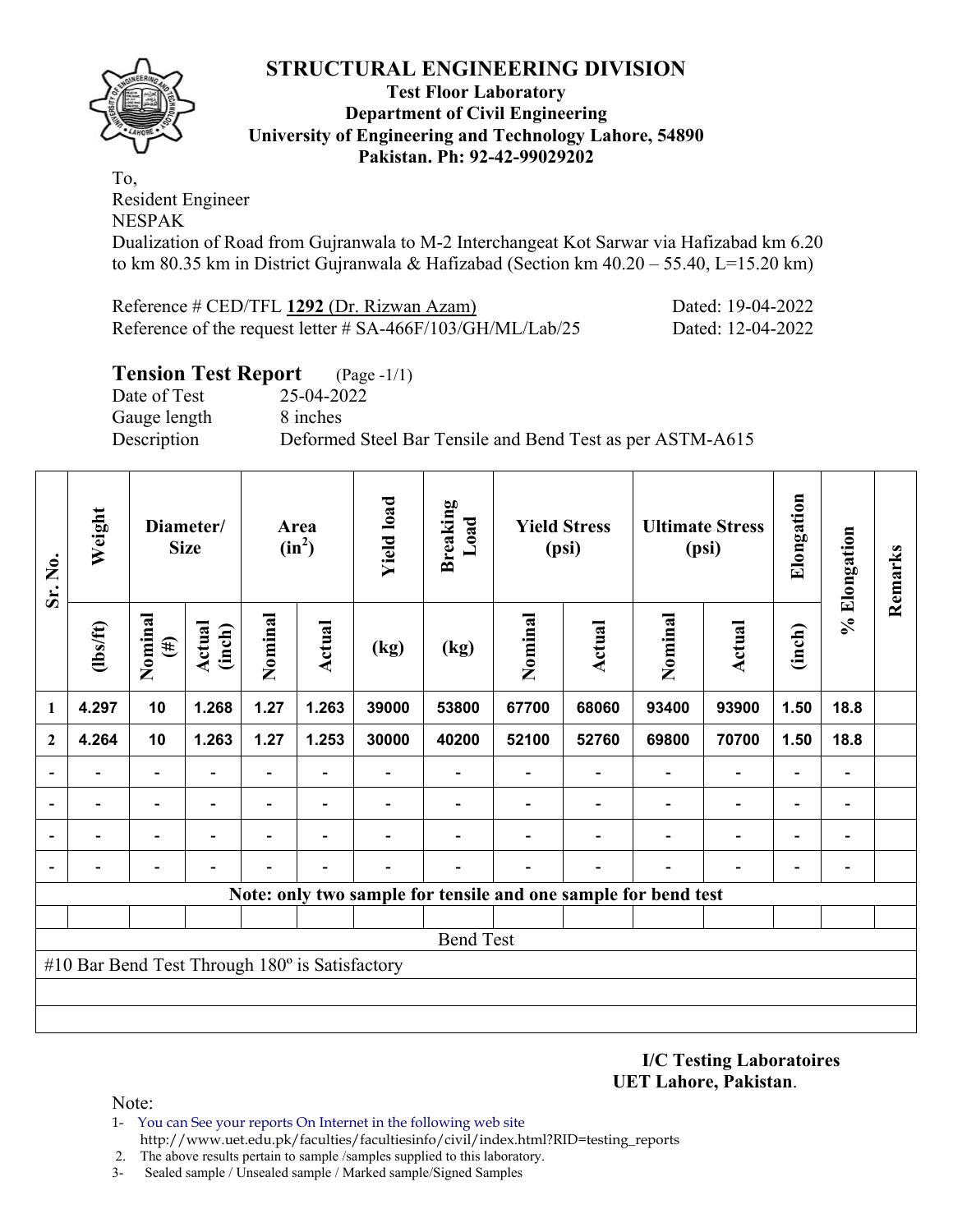

#### **Test Floor Laboratory Department of Civil Engineering University of Engineering and Technology Lahore, 54890 Pakistan. Ph: 92-42-99029202**

To,

Executive Engineer Highway Division, Gujrat (Construction of Service More Flyover to Connect with Industrial Area-II Gujrat Link Road in District Gujrat)

| Reference # CED/TFL 1312, 1385 (Dr. Rizwan Azam) |  |  |  |
|--------------------------------------------------|--|--|--|
| Reference of the request letter $\#$ 1096/MCB    |  |  |  |

Dated: 22-04-2022 Dated: 20-04-2022

| <b>Tension Test Report</b> (Page -1/1) |                                                           |
|----------------------------------------|-----------------------------------------------------------|
| Date of Test                           | 25-04-2022                                                |
| Gauge length                           | 8 inches                                                  |
| Description                            | Deformed Steel Bar Tensile and Bend Test as per ASTM-A615 |

| Sr. No.      | Weight                                         | Diameter/<br><b>Size</b> |                         | Area<br>$(in^2)$         |                          | <b>Yield load</b> | <b>Breaking</b><br>Load                                         | <b>Yield Stress</b><br>(psi) |        | <b>Ultimate Stress</b><br>(psi) |                          | Elongation               | % Elongation | Remarks |
|--------------|------------------------------------------------|--------------------------|-------------------------|--------------------------|--------------------------|-------------------|-----------------------------------------------------------------|------------------------------|--------|---------------------------------|--------------------------|--------------------------|--------------|---------|
|              | (1bs/ft)                                       | Nominal<br>$(\#)$        | <b>Actual</b><br>(inch) | Nominal                  | Actual                   | (kg)              | (kg)                                                            | Nominal                      | Actual | Nominal                         | <b>Actual</b>            | (inch)                   |              |         |
| 1            | 4.355                                          | 10                       | 1.277                   | 1.27                     | 1.280                    | 34400             | 54400                                                           | 59700                        | 59240  | 94500                           | 93700                    | 1.80                     | 22.5         |         |
| $\mathbf{2}$ | 4.155                                          | 10                       | 1.247                   | 1.27                     | 1.221                    | 34800             | 54000                                                           | 60400                        | 62810  | 93800                           | 97500                    | 1.90                     | 23.8         |         |
|              |                                                |                          |                         | $\overline{\phantom{0}}$ |                          |                   |                                                                 |                              |        | $\overline{\phantom{0}}$        | $\overline{a}$           | -                        |              |         |
|              |                                                |                          |                         | $\overline{\phantom{0}}$ |                          |                   |                                                                 |                              |        |                                 | $\overline{\phantom{0}}$ | $\overline{\phantom{0}}$ |              |         |
|              |                                                |                          |                         | $\blacksquare$           | $\overline{\phantom{0}}$ |                   |                                                                 |                              |        |                                 | $\overline{\phantom{0}}$ | $\overline{\phantom{0}}$ |              |         |
|              |                                                |                          |                         |                          |                          |                   |                                                                 |                              |        |                                 |                          |                          |              |         |
|              |                                                |                          |                         |                          |                          |                   | Note: only two samples for tensile and one sample for bend test |                              |        |                                 |                          |                          |              |         |
|              |                                                |                          |                         |                          |                          |                   |                                                                 |                              |        |                                 |                          |                          |              |         |
|              |                                                |                          |                         |                          |                          |                   | <b>Bend Test</b>                                                |                              |        |                                 |                          |                          |              |         |
|              | #10 Bar Bend Test Through 180° is Satisfactory |                          |                         |                          |                          |                   |                                                                 |                              |        |                                 |                          |                          |              |         |
|              |                                                |                          |                         |                          |                          |                   |                                                                 |                              |        |                                 |                          |                          |              |         |
|              |                                                |                          |                         |                          |                          |                   |                                                                 |                              |        |                                 |                          |                          |              |         |

**I/C Testing Laboratoires UET Lahore, Pakistan**.

Note:

1- You can See your reports On Internet in the following web site http://www.uet.edu.pk/faculties/facultiesinfo/civil/index.html?RID=testing\_reports

2. The above results pertain to sample /samples supplied to this laboratory.

3- Sealed sample / Unsealed sample / Marked sample/Signed Samples